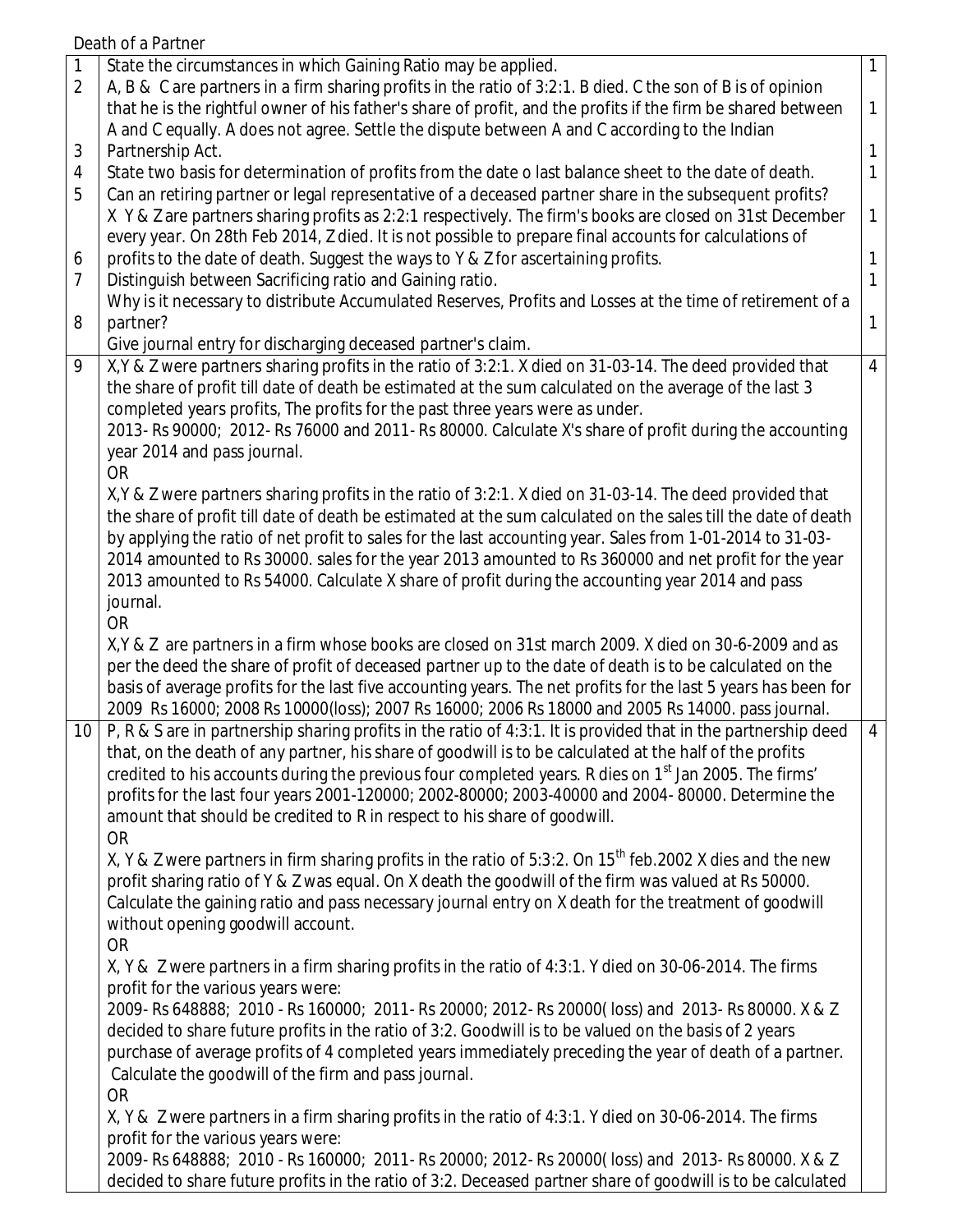|                                                                                                                                                                        |                                                                                                        |                                                                | at one half of the net profit credited to his account during the last four completed years immediately           |  |  |  |  |  |
|------------------------------------------------------------------------------------------------------------------------------------------------------------------------|--------------------------------------------------------------------------------------------------------|----------------------------------------------------------------|------------------------------------------------------------------------------------------------------------------|--|--|--|--|--|
|                                                                                                                                                                        |                                                                                                        |                                                                | preceding the year of death. Pass journal and calculate Y's share of goodwill.                                   |  |  |  |  |  |
| 11                                                                                                                                                                     |                                                                                                        |                                                                | Ram, Sham and Mohan partners in a firm sharing profits in the ratio of 4:3:2. On 31-03-2014 following            |  |  |  |  |  |
| balances appeared in their books: Total capital Rs 108000 contributed equally by them, General reserve                                                                 |                                                                                                        |                                                                |                                                                                                                  |  |  |  |  |  |
|                                                                                                                                                                        | Rs 36000; Loan from Ram Rs 30000 and goodwill Rs 40000.                                                |                                                                |                                                                                                                  |  |  |  |  |  |
|                                                                                                                                                                        | Ram died on 31-08-2014. Their deed provides the following for the settlement of claims on the death of |                                                                |                                                                                                                  |  |  |  |  |  |
|                                                                                                                                                                        | a partner in addition to his capital as under:                                                         |                                                                |                                                                                                                  |  |  |  |  |  |
|                                                                                                                                                                        | > Share of profits of deceased partner to be calculated on the basis of average profit if past three   |                                                                |                                                                                                                  |  |  |  |  |  |
| years. Average profit is calculated at Rs 45000.                                                                                                                       |                                                                                                        |                                                                |                                                                                                                  |  |  |  |  |  |
| $\triangleright$ His share in goodwill of firm. Goodwill of the firm is valued on the basis of twice the average                                                       |                                                                                                        |                                                                |                                                                                                                  |  |  |  |  |  |
| profit.                                                                                                                                                                |                                                                                                        |                                                                |                                                                                                                  |  |  |  |  |  |
| $\triangleright$ Interest on capital @ 10%p.a.                                                                                                                         |                                                                                                        |                                                                |                                                                                                                  |  |  |  |  |  |
| $\triangleright$ On the date land and building is appreciated by Rs 34000; machinery is reduced by Rs 2000 and                                                         |                                                                                                        |                                                                |                                                                                                                  |  |  |  |  |  |
| stock is depreciated by Rs 3000. Provision for doubtful debts is to be increased by Rs 2000.<br>Prepare Rams capital account as it would be rendered to his executors. |                                                                                                        |                                                                |                                                                                                                  |  |  |  |  |  |
| <b>OR</b>                                                                                                                                                              |                                                                                                        |                                                                |                                                                                                                  |  |  |  |  |  |
| R, S & D were partners in a firm sharing profits in the ratio of 3:3:4. their capitals were Rs 500000; Rs                                                              |                                                                                                        |                                                                |                                                                                                                  |  |  |  |  |  |
| 400000 & Rs 500000 respectively. the firm closes its books on 31 march every year. on 31-03-2006 R                                                                     |                                                                                                        |                                                                |                                                                                                                  |  |  |  |  |  |
| died. The executors of a deceased partner according to the deed, was entitled for the following:                                                                       |                                                                                                        |                                                                |                                                                                                                  |  |  |  |  |  |
| Interest on capital $@9\%$ p.a. till the date of death from the first day of the accounting year.                                                                      |                                                                                                        |                                                                |                                                                                                                  |  |  |  |  |  |
| His share of goodwill- The goodwill of the firm is valued at Rs 180000 on the date of death.                                                                           |                                                                                                        |                                                                |                                                                                                                  |  |  |  |  |  |
|                                                                                                                                                                        |                                                                                                        |                                                                | His share of profits- The profits or the firm for the year ended 31-3-2006 was Rs 120000.                        |  |  |  |  |  |
|                                                                                                                                                                        |                                                                                                        |                                                                | R executors was paid the sum due in two equal instalments with interest $@10%$ p.a.                              |  |  |  |  |  |
|                                                                                                                                                                        |                                                                                                        |                                                                | Prepare R's capital account as on 31-03-2006 to be rendered to his executors and his executors loan              |  |  |  |  |  |
| account for the year ending 31-3-2007 and 31-3-2008.                                                                                                                   |                                                                                                        |                                                                |                                                                                                                  |  |  |  |  |  |
|                                                                                                                                                                        |                                                                                                        | <b>OR</b>                                                      |                                                                                                                  |  |  |  |  |  |
|                                                                                                                                                                        |                                                                                                        |                                                                | A,B and C are partners in a firm. The firm has a fixed total capital of Rs 90000 contributed equally by all      |  |  |  |  |  |
|                                                                                                                                                                        |                                                                                                        | the partners. Under the deed the partners were entitled to:    |                                                                                                                  |  |  |  |  |  |
|                                                                                                                                                                        |                                                                                                        | $\triangleright$ A & B to a salary of Rs 1800 and Rs 1600 p.m. |                                                                                                                  |  |  |  |  |  |
|                                                                                                                                                                        |                                                                                                        |                                                                | $\triangleright$ In the event of the death of a partner, Goodwill was to be valued at 2 yrs purchase of the      |  |  |  |  |  |
|                                                                                                                                                                        |                                                                                                        | average profit of the last 3 years.                            |                                                                                                                  |  |  |  |  |  |
|                                                                                                                                                                        |                                                                                                        |                                                                | $\triangleright$ Profit upto the date of the death based n the profits of the previous year.                     |  |  |  |  |  |
|                                                                                                                                                                        |                                                                                                        |                                                                | $\triangleright$ Partners were to be charged as interest on drawings at 5% p.a. and allowed interest on capitals |  |  |  |  |  |
| at 6% p.a.                                                                                                                                                             |                                                                                                        |                                                                | B died on 30th April 2014. His drawings to the date of death were Rs 2000 and the interest thereon was           |  |  |  |  |  |
|                                                                                                                                                                        |                                                                                                        |                                                                |                                                                                                                  |  |  |  |  |  |
| Rs 60. The profits for the three years ended on 31 December 2013, 2012 and 2011 were Rs 21200; Rs<br>3200(Dr) and Rs 9000 respectively.                                |                                                                                                        |                                                                |                                                                                                                  |  |  |  |  |  |
| Prepare B's account to calculate the amount payable to his executors.                                                                                                  |                                                                                                        |                                                                |                                                                                                                  |  |  |  |  |  |
|                                                                                                                                                                        |                                                                                                        |                                                                | <b>OR</b>                                                                                                        |  |  |  |  |  |
|                                                                                                                                                                        |                                                                                                        |                                                                | M, N & O were partners sharing profits and losses equally. their balance sheet on 31-12-2009 was as              |  |  |  |  |  |
| follows:                                                                                                                                                               |                                                                                                        |                                                                |                                                                                                                  |  |  |  |  |  |
| Liabilities                                                                                                                                                            | Amount                                                                                                 | Assets                                                         | Amount                                                                                                           |  |  |  |  |  |
| M's capital                                                                                                                                                            | 70000                                                                                                  | Plant and machinery                                            | 60000                                                                                                            |  |  |  |  |  |
| N's capital                                                                                                                                                            | 70000                                                                                                  | <b>Stock</b>                                                   | 30000                                                                                                            |  |  |  |  |  |
| O's capital                                                                                                                                                            | 70000                                                                                                  | <b>Debtors</b>                                                 | 95000                                                                                                            |  |  |  |  |  |
| <b>General Reserve</b>                                                                                                                                                 | 30000                                                                                                  | Cash in bank                                                   | 40000                                                                                                            |  |  |  |  |  |
| Creditors                                                                                                                                                              | 20000                                                                                                  | Cash in hand                                                   | 35000                                                                                                            |  |  |  |  |  |
|                                                                                                                                                                        | 260000                                                                                                 |                                                                | 260000                                                                                                           |  |  |  |  |  |
|                                                                                                                                                                        |                                                                                                        |                                                                | N died on 15 march 2010. according to the deed executors of the deceased partners are entitled to:               |  |  |  |  |  |
| Balance of partners capital account.                                                                                                                                   |                                                                                                        |                                                                |                                                                                                                  |  |  |  |  |  |

Interest of capital @ 5%p.a.

Share of goodwill calculated on the basis of twice the average profits and

Share of profits from the closure of the last accounting year till the date of on the basis of twice the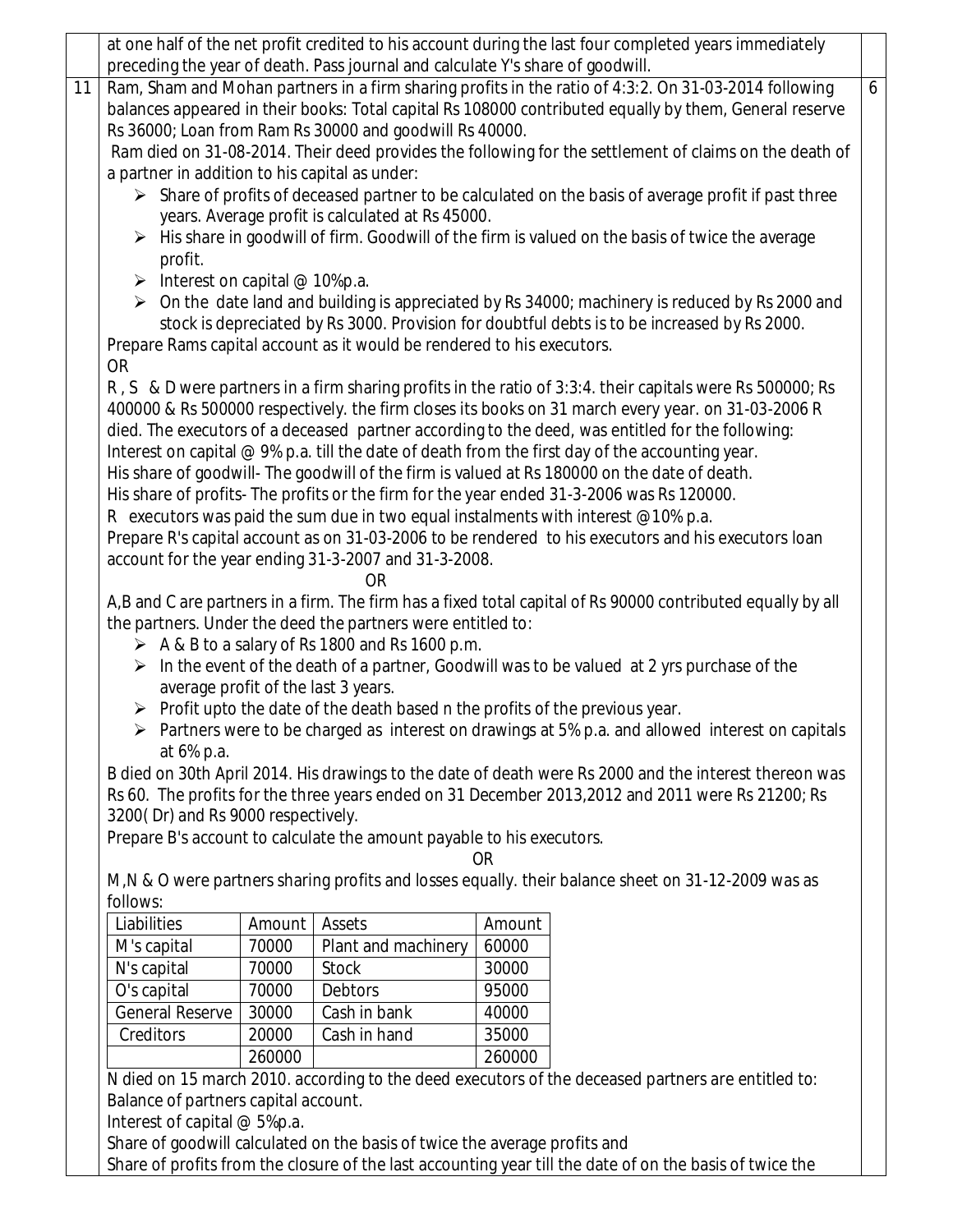|    | average Of three completed year's profits before death.                                                           |        |                               |      |        |        |   |
|----|-------------------------------------------------------------------------------------------------------------------|--------|-------------------------------|------|--------|--------|---|
|    | Profits for 2007, 2008 and 2009 were Rs 80000; Rs 90000 and Rs 100000 respectively. show the working              |        |                               |      |        |        |   |
|    | for deceased partner's share of goodwill and profits till the date of his death. Pass journal entries and         |        |                               |      |        |        |   |
|    | prepare N's capital account to be rendered to his executors.                                                      |        |                               |      |        |        |   |
|    | <b>OR</b><br>Ram, Mohan and Sohan are partners sharing profits in the ratio of 5:3:2. the balance sheet on 31-03- |        |                               |      |        |        |   |
|    | 2008 as under:                                                                                                    |        |                               |      |        |        |   |
|    | Liabilities                                                                                                       | Amount | <b>Assets</b>                 |      | Amount |        |   |
|    | Ram's capital                                                                                                     | 150000 | <b>Building</b>               |      | 125000 |        |   |
|    | Mohan's capital                                                                                                   | 125000 | Patent                        |      |        | 30000  |   |
|    | Sohan's capital                                                                                                   | 75000  | Machinery                     |      |        | 150000 |   |
|    | Creditors                                                                                                         | 155000 | <b>Stock</b>                  |      |        | 190000 |   |
|    |                                                                                                                   | 30000  |                               |      |        | 40000  |   |
|    | Workmen compensation<br>fund                                                                                      |        |                               | Cash |        |        |   |
|    |                                                                                                                   | 535000 |                               |      | 535000 |        |   |
|    | Sohan died on 1-08-2008. it was agreed that:                                                                      |        |                               |      |        |        |   |
|    | Interest on capital is allowed @ 10%P.a.                                                                          |        |                               |      |        |        |   |
|    | Goodwill of firm is valued at Rs 175000.                                                                          |        |                               |      |        |        |   |
|    | Machinery is valued at Rs 140000; patent Rs 40000; building Rs 150000.                                            |        |                               |      |        |        |   |
|    | Sohan's share of profit till date of death should be taken to have accrued on the same scale as in 2007-          |        |                               |      |        |        |   |
|    | 2008 which was Rs 75000.                                                                                          |        |                               |      |        |        |   |
|    | Prepare journal and sohan's capital account.                                                                      |        |                               |      |        |        |   |
| 12 | X, Y & Z are partners sharing profits in the ratio of 2:2:1. Their Balance sheet on 31-03-2014 is as follows:     |        |                               |      |        |        | 8 |
|    | Liabilities                                                                                                       | Amount | Assets                        |      | Amount |        |   |
|    | Creditors                                                                                                         | 30000  | Goodwill                      |      | 30000  |        |   |
|    | Employees provident fund                                                                                          | 10000  | <b>Fixed Assets</b>           |      | 60000  |        |   |
|    | <b>Reserves</b>                                                                                                   | 30000  | <b>Stock</b>                  |      | 10000  |        |   |
|    | X's Capital                                                                                                       | 30000  | <b>Debtors</b>                |      | 20000  |        |   |
|    | Y's Capital                                                                                                       | 25000  | Cash at Bank                  |      | 15000  |        |   |
|    | Z's Capital                                                                                                       | 15000  | Advertisement Expenditure     |      | 5000   |        |   |
|    |                                                                                                                   | 140000 | 140000                        |      |        |        |   |
|    | Y died on 15-06-2014. According to the deed, his legal representative were entitled to:                           |        |                               |      |        |        |   |
|    | Balance in capital account.                                                                                       |        |                               |      |        |        |   |
|    | Share in goodwill valued on thrice the average of the past four years profits.                                    |        |                               |      |        |        |   |
|    | Share in profits up to date of death on the basis of average profits for the past 4 years. Profits for the        |        |                               |      |        |        |   |
|    | past four years ending on 31st March were: Rs 15000; Rs 17000; Rs 19000 and Rs 13000.                             |        |                               |      |        |        |   |
|    | Interest on capital @ 12% p.a.                                                                                    |        |                               |      |        |        |   |
|    | Y's executors were paid Rs 4158 by cheque and balance in four annual equal instalments along with                 |        |                               |      |        |        |   |
|    | interest @ 10% p.a.                                                                                               |        |                               |      |        |        |   |
|    | You are required to Prepare-                                                                                      |        |                               |      |        |        |   |
|    | Y, s capital account Y's executors account.                                                                       |        |                               |      |        |        |   |
|    |                                                                                                                   |        | <b>OR</b>                     |      |        |        |   |
|    | X, Y & Z are partners sharing profits in the ratio of 2:2:1. Their Balance sheet on 31-03-2014 is as follows:     |        |                               |      |        |        |   |
|    | Liabilities                                                                                                       | Amount | Assets                        |      | Amount |        |   |
|    | Creditors                                                                                                         | 30000  | Goodwill                      |      | 30000  |        |   |
|    | Employees provident fund                                                                                          | 10000  | <b>Fixed Assets</b>           |      | 60000  |        |   |
|    | <b>Reserves</b>                                                                                                   | 30000  | <b>Stock</b>                  |      | 10000  |        |   |
|    | X's Capital                                                                                                       | 30000  | Debtors                       |      | 20000  |        |   |
|    | Y's Capital                                                                                                       | 25000  | Cash at Bank                  |      | 15000  |        |   |
|    | Z's Capital                                                                                                       | 15000  | Deffered revenue Expenditures |      | 5000   |        |   |
|    | 140000<br>140000                                                                                                  |        |                               |      |        |        |   |
|    | Y died on 15-06-2014. According to the deed, his legal representative were entitled to:                           |        |                               |      |        |        |   |
|    | Balance in capital account.                                                                                       |        |                               |      |        |        |   |